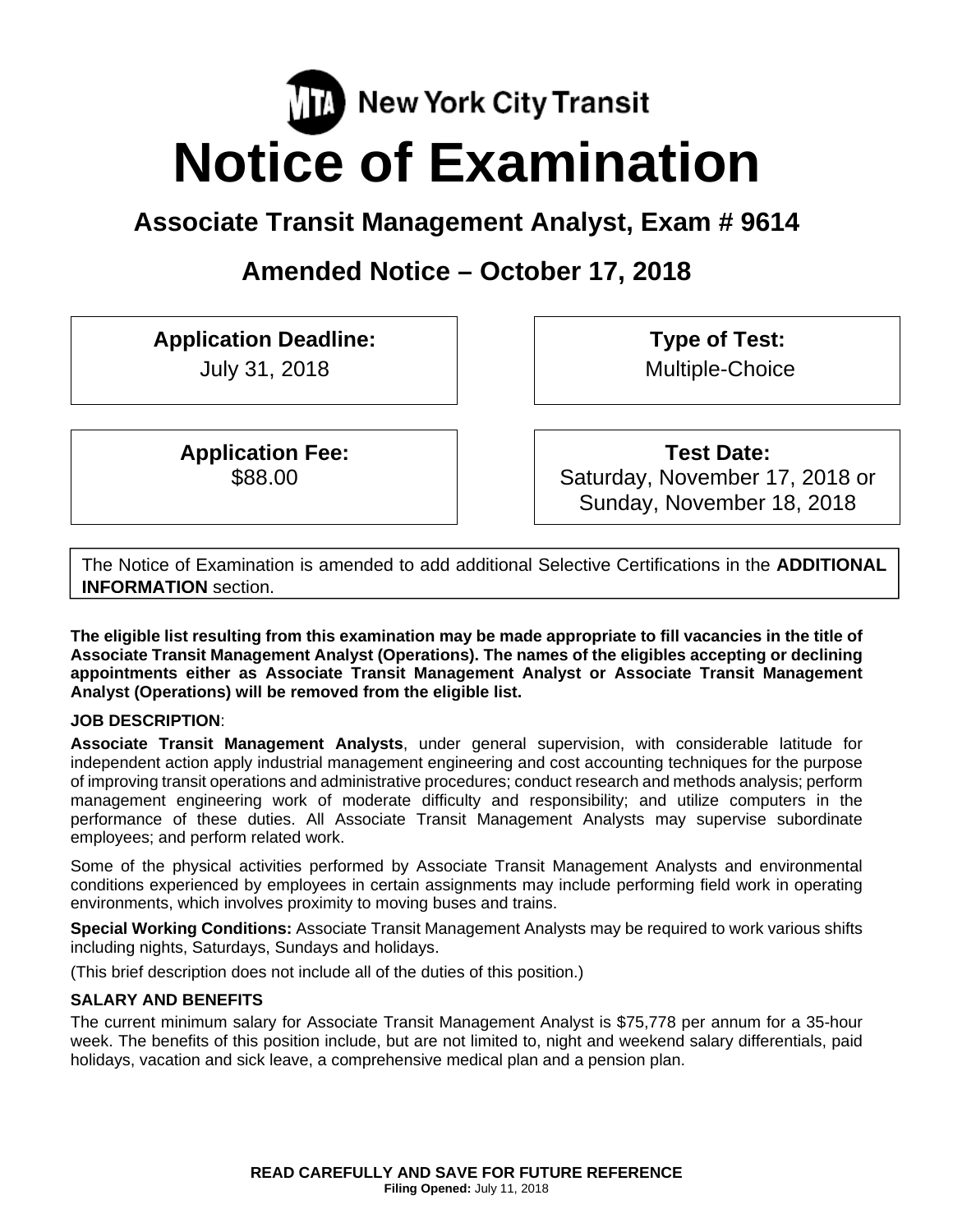## **HOW TO QUALIFY**

#### **Education and Experience Requirements** must be met by **the last day of the Application Period.**

- 1. A master's degree from an accredited college or university in business administration, public administration, public policy, engineering, engineering technology, economics, architecture, mathematics, physics, computer science, finance, accounting, transportation planning, industrial psychology, urban planning/studies, human resources management, labor relations, operations research, security management or in a related area, **and** two years of full-time satisfactory professional experience in the collection, evaluation and use of data relating to operational procedures, administrative systems, equipment and space utilization, and staffing requirements, including the preparation of charts, graphs, drawings and technical reports. One year of this experience must have been in the mass transportation industry; or
- 2. A baccalaureate degree from an accredited college in one of the areas listed in **"1"** above; **and** three years of full-time satisfactory experience as described in **"1"** above. One year of this experience must have been in the mass transportation industry.

College education must be from an accredited college or university, accredited by regional, national, professional or specialized agencies recognized as accrediting bodies by the U.S. Secretary of Education, and by the Council for Higher Education Accreditation (CHEA).

#### **EXPERIENCE THAT IS NOT QUALIFYING**

Experience that is clerical, comparable to administrative assistant work, involves office support activities, consists primarily of coordinating professional or administrative work, or involves transactional processing is not qualifying.

#### **REQUIREMENTS TO BE APPOINTED**

**Residency:** New York City residency is not required for these positions.

**English Requirement:** You must be able to understand and be understood in English.

**Proof of Identity:** Under the Immigration Reform Act of 1986, you must be able to prove your identity and your right to obtain employment in the United States prior to employment with MTA New York City Transit.

#### **HOW TO OBTAIN AN APPLICATION**

During the application period, you may obtain an *Application* for this examination online at http://www.mta.info/nyct/hr/appexam.htm or in person at the MTA New York City Transit Exam Information Center as indicated below:

**MTA New York City Transit Exam Information Center:** Open Monday through Friday, from 9 AM to 3 PM, in the lobby at 180 Livingston Street, Brooklyn, New York. Directions: take the A, C, F or R trains to the Jay Street-Metro Tech Station, or the 2, 3 or G train to the Hoyt Street Station.

#### **REQUIRED FORMS**

- 1. **Application:** Make sure that you follow all instructions included with your *Application*, including payment of fee. Save a copy of the instructions for future reference.
- 2. **Education and Experience Test Paper:** Write your social security number in the box at the top of the cover page, and the examination title and number in the box provided. This form must be filled out completely and in detail for you to receive your proper rating. Keep a copy of your completed Education and Experience Test Paper for your records.
- 3. **Foreign Education Fact Sheet (Required only if you need credit for your foreign education for this examination):** If you were educated outside the United States, you must have your foreign education evaluated to determine its equivalence to education obtained in the United States. The services that are approved to make this evaluation, as well as instructions on how to submit this evaluation are listed in the Foreign Education Fact Sheet included with your application packet. When you contact the evaluation service, ask for a "document-by-document" (general) evaluation of your foreign education.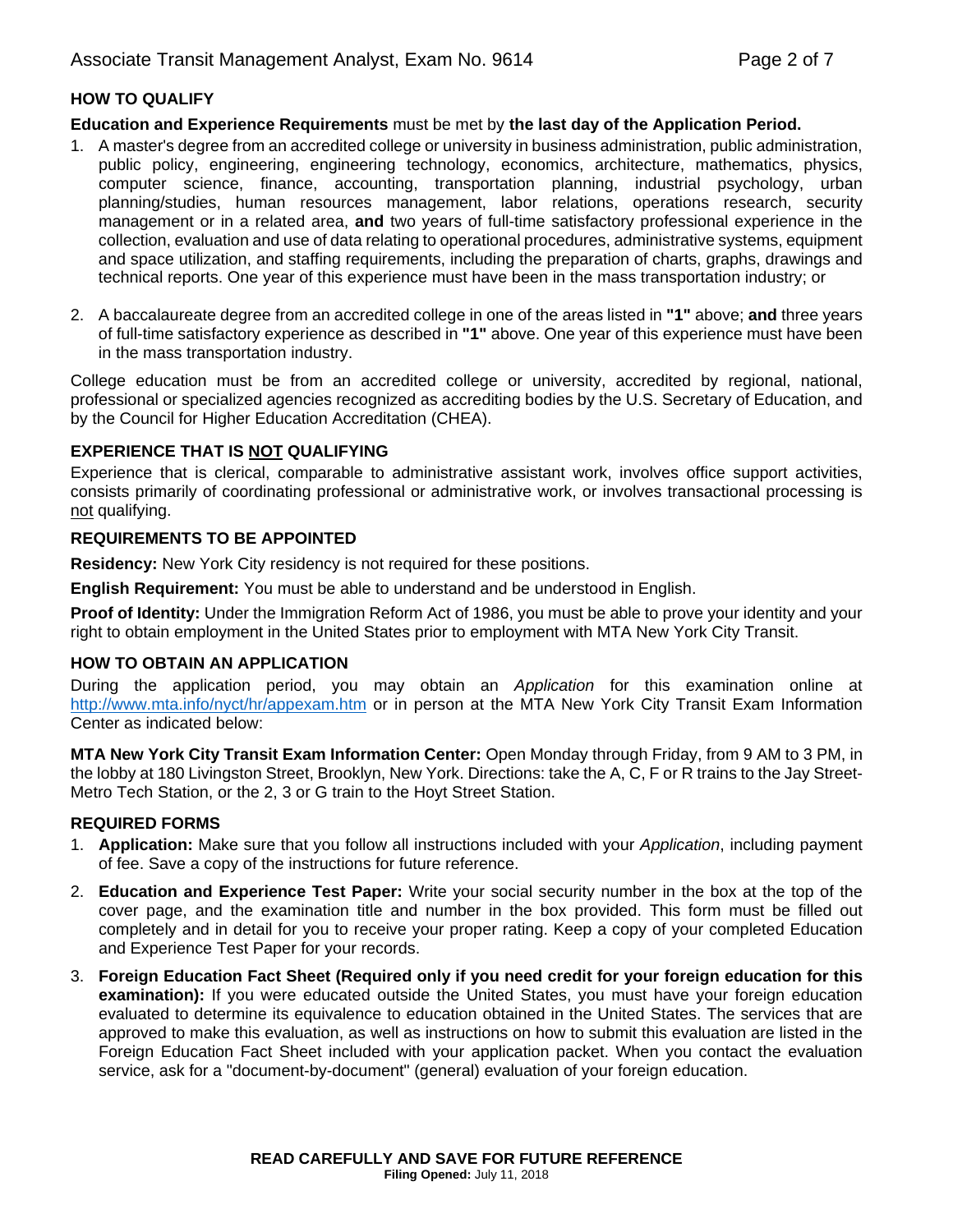#### **HOW TO SUBMIT AN APPLICATION AND PAY THE APPLICATION FEE**

If you believe you meet the requirements in the "How to Qualify" section, **you must apply by mail**. MTA New York City Transit will **not** accept applications in person.

#### **Applications by Mail must:**

- 1. Include all of the required forms, as indicated in the "Required Forms" section above.
- 2. Be postmarked by the last day of the application period.
- 3. Be mailed to the address in the "Correspondence Section" of this notice.
- 4. Include the appropriate fee in the form of a money order.

#### **The Money Order (Postal Money Order Preferred) must:**

- 1. Be made payable to MTA New York City Transit.
- 2. Be valid for one year.

3. Have the following information written on it: your name, home address, the last four digits of your social security number, and the exam title and exam number.

Save your money order receipt for future reference and proof of filing an *Application*.

#### **Cash and personal checks will not be accepted**.

**Application Fee:** This fee is generally not refundable. Under special circumstances, you may be entitled to a refund. You should refer to the Department of Citywide Administrative Services (DCAS) Exam Regulations to determine if you are entitled to a refund prior to requesting a refund. You can refer to the bottom of the last page of this Notice of Examination for instructions on how to obtain a copy of the DCAS Exam Regulations.

### **HOW TO SUBMIT AN APPLICATION WHEN REQUESTING A FEE WAIVER**

Applicants who wish to request a Fee Waiver must obtain an *Application* in person at the MTA New York City Transit Exam Information Center as indicated above and must submit the *Application* and required forms by mail to the address in the Correspondence section below **by the last day of the application period.** 

MTA New York City Transit will not accept applications in person. Additional information on requesting an application fee waiver is available with the *Application.*

#### **ADMISSION LETTER**

An *Admission Letter* will be mailed to you about 10 days before the first date of the multiple-choice test. If you do not receive an *Admission Letter* at least 4 days before the first date of the multiple-choice test, you may obtain a duplicate letter at the MTA New York City Transit Exam Information Center (as indicated above). A paper copy of the *Admission Letter* is your ticket for admission to the test.

#### **THE TEST**

You will be given a multiple-choice test. A score of at least 70% is required to pass this test. Your score on this test will determine your place on the eligible list.

Veterans' or Disabled Veterans' Credit will be granted only to eligible passing candidates who request that they be applied. Veterans' or Disabled Veterans' Credit should be requested at the time of application, but **must** be requested before the date the eligible list is established. Claims for Veterans' or Disabled Veterans' Credit cannot be made once the eligible list is established.

The multiple-choice test may include questions that require the use of any of the following abilities:

**Data Analysis and Interpretation** - The ability to examine, evaluate, interpret and understand the underlying principles and meaning of quantitative and qualitative data; recognize inconsistencies and errors in reports containing quantitative and/or qualitative data; draw valid conclusions and make projections. Example: An Associate Transit Management Analyst ("ATMA") may examine and interpret data related to a research study.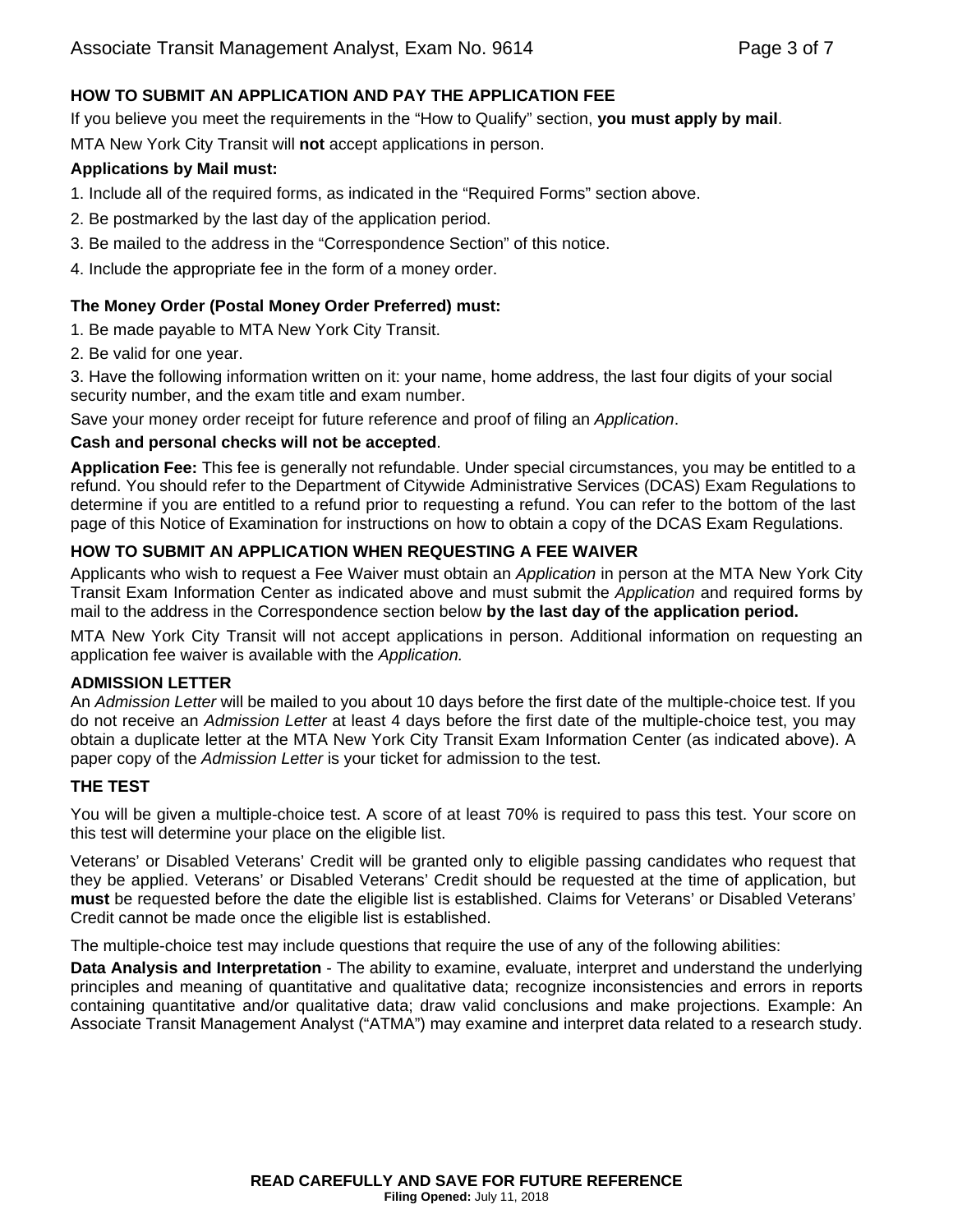### **THE TEST** (Continued)

**Performance Analysis and Measurement –** The ability to understand an organization or department's mission and functions, and how its various systems work and operate effectively within the organization; utilize the principles and methods for evaluating program or organizational performance using financial and nonfinancial measures, including identification of evaluation factors, metrics, and outcomes; this includes understanding the programs, policies, procedures, rules and regulations of the organization. Example: An ATMA may evaluate data to determine the effectiveness of a program in a department.

**Problem Solving –** The ability to identify, synthesize and evaluate the important aspects of a situation; obtain relevant information about issues and problems; weigh the relevancy and accuracy of information; generate and evaluate alternative solutions and prescribe the recommended course of action for decision makers and other stakeholders. Example: An ATMA may gather information about issues facing the organization and recommend a solution to management.

**Written Communication –** The ability to recognize and use correct English grammar, punctuation, spelling and formatting; communicate information in a clear and organized manner; proofread written information to ensure that English grammar, punctuation, spelling and formatting are appropriate and in accordance with established standards; and produce written information, which may include technical material, that is appropriate for the intended audience. Example: An ATMA may have to write a report using correct English grammar, punctuation, spelling and formatting about a project that was completed.

**Managing and Organizing Information –** The ability to **i**dentify a need; gather, organize, and maintain information; determine its importance and accuracy; and communicate it by a variety of methods. Example: An ATMA may have to gather and organize information about a new initiative.

**Technical Competence –** The ability to understand and appropriately apply principles, procedures, requirements, regulations and policies related to specialized expertise. Example: An ATMA working in the engineering department may be required to understand and apply the principles of engineering when preparing reports.

**Descriptive Statistics** - The ability to calculate means, medians, ranges, modes and percentages and form conclusions about sets of data. Example: An ATMA may perform a statistical analysis when conducting a management study.

**Mathematical Calculations** – The ability to perform calculations on numerical data using given mathematical formulas such as z-scores and standard deviations. An ATMA may calculate a standard deviation on numerical data that was compiled during a study.

**Situational Judgment -** The ability to evaluate a situation or a set of circumstances and take the most appropriate course of action; information about the situation may be limited. Example: An ATMA may have to make a decision about how to handle conflicting information.

### **TEST ADMINISTRATION GUIDELINES**

**Warning**: You are not permitted to enter the test site with cellular phones, smart watches, beepers, pagers, cameras, portable media players, or other electronic devices. Calculators are permitted; however, they must be hand-held, battery or solar powered, numeric only. Calculators with functions **other than** addition, subtraction, multiplication and division **are prohibited**. Electronic devices with an alphabetic keyboard or with word processing or data recording capabilities such as planners, organizers, etc. are prohibited. If you use any of these devices in the building at any time before, during or after the test, you may not receive your test results, your test score may be nullified, and your application fee will not be refunded.

You may not have any other person, including children, present with you while you are being processed for or taking the test and no one may wait for you inside of the test site while you are taking the test.

**Required Identification:** You are required to bring one (1) form of valid (non-expired) signature and photo bearing identification to the test site. The name that was used to apply for the exam must match the first and last name on the photo ID. A list of acceptable identification documents is provided below. If you do not have an acceptable ID, you may be denied testing. Acceptable forms of identification (bring one) are as follows: State issued driver's license, State issued identification card, US Government issued Passport, US Government issued Military Identification Card, US Government issued Alien Registration Card, Employer ID with photo, IDNYC or Student ID with photo.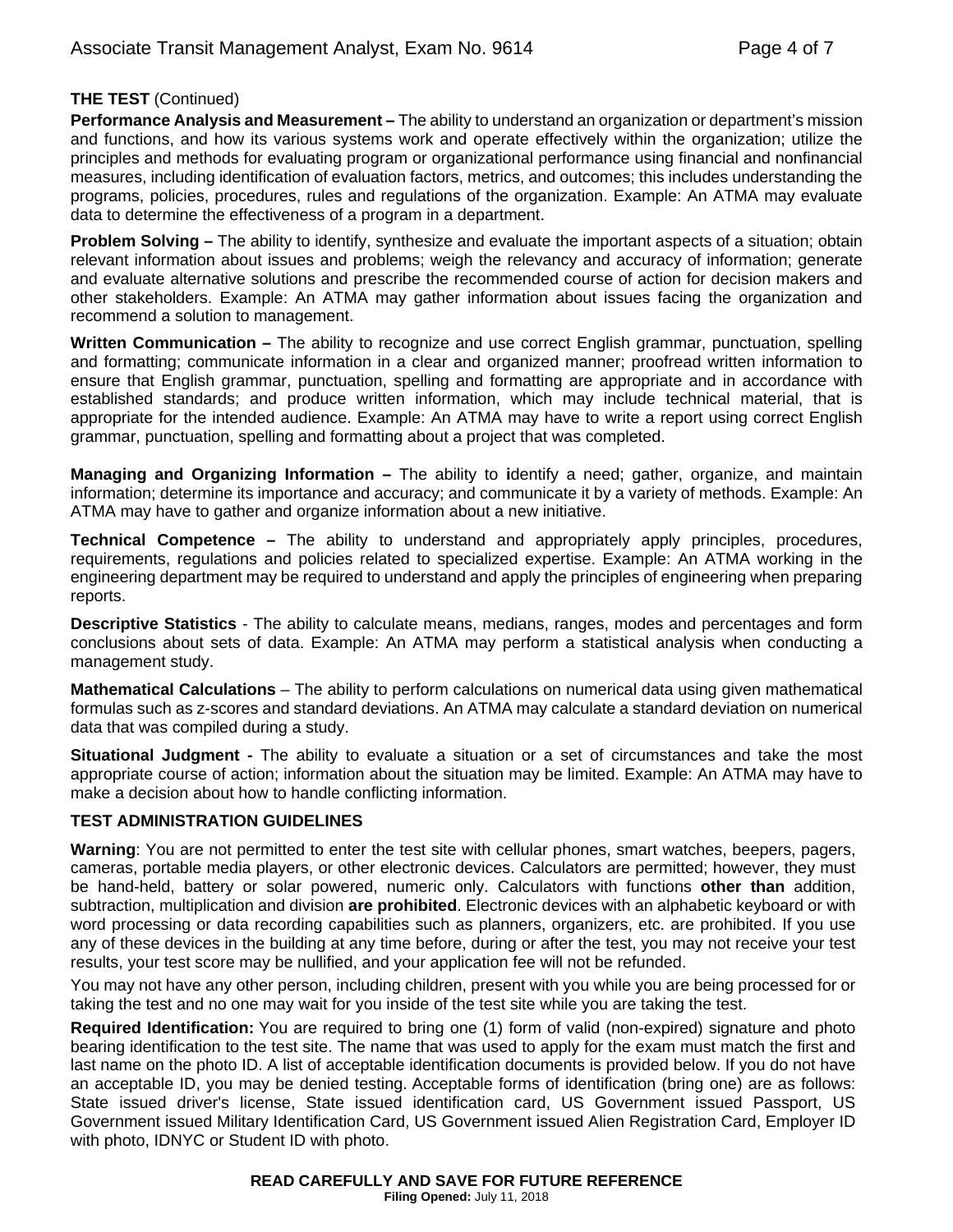## **TEST ADMINISTRATION GUIDELINES** (Continued)

**Leaving:** You must leave the test site once you finish the test. If you leave the test site after being fingerprinted but before finishing the test, you will not be permitted to re-enter. If you disregard this instruction and re-enter the test site, you may not receive your test results, your test score may be nullified, and your application fee will not be refunded.

#### **THE TEST RESULTS**

If you pass the competitive multiple-choice test and meet the education and experience requirements in the "How to Qualify" section above, your name will be placed in final score order on an eligible list and you will be given a list number. You will be notified by mail of your test results. If you meet all requirements and conditions, you will be considered for appointment when your name is reached on the eligible list.

#### **ADDITIONAL INFORMATION**

**Probationary Period:** The probationary period for Associate Transit Management Analyst is one year.

**Selective Certification for Education and Special Experience:** If you have the education and experience listed below, you may be considered for appointment to positions requiring this education and experience through a process called Selective Certification. If you qualify for Selective Certification, you may be given preferred consideration for positions requiring this education and experience. If you have a qualifying degree and experience, as listed below, follow the instructions given to you on the date of the multiple-choice test to indicate your interest in such selective certification(s). Your education or experience will be verified by MTA New York City Transit at the time of appointment.

- 1. **Selective Certification for positions in the field of Accounting (DAD):** In addition to meeting the qualification requirements in the "How to Qualify" section above and possessing a baccalaureate or higher level degree from an accredited college or university in Accounting, you must have an additional two years of satisfactory professional full-time experience in the field of Accounting.
- 2. **Selective Certification for positions in the field of Architecture (ATR):** In addition to meeting the qualification requirements in the "How to Qualify" section above and possessing a baccalaureate or higher level degree from an accredited college or university in Architecture, you must have an additional two years of satisfactory professional full-time experience in the field of Architecture.
- 3. **Selective Certification for positions in the field of Buses (BUS):** In addition to meeting the qualification requirements in the "How to Qualify" section above, you must have an additional two years of satisfactory professional full-time experience in the field of Buses (Mass Transportation).
- 4. **Selective Certification for positions in the field of Civil Engineering (CNG):** In addition to meeting the qualification requirements in the "How to Qualify" section above and possessing a baccalaureate or higher level degree from an accredited college or university in Civil Engineering, you must have an additional two years of satisfactory professional full-time experience in the field of Civil Engineering.
- 5. **Selective Certification for positions in the field of Computer Science (CSC):** In addition to meeting the qualification requirements in the "How to Qualify" section above and possessing a baccalaureate or higher level degree from an accredited college or university in Computer Science, you must have an additional two years of satisfactory professional full-time experience in the field of Computer Science.
- 6. **Selective Certification for positions in the field of Electrical Engineering (ELE):** In addition to meeting the qualification requirements in the "How to Qualify" section above and possessing a baccalaureate or higher level degree from an accredited college or university in Electrical Engineering, you must have an additional two years of satisfactory professional full-time experience in the field of Electrical Engineering.
- 7. **Selective Certification for positions in the field of Environmental Engineering (ENV):** In addition to meeting the qualification requirements in the "How to Qualify" section above and possessing a baccalaureate or higher level degree from an accredited college or university in Environmental Engineering, you must have an additional two years of satisfactory professional full-time experience in the field of Environmental Engineering.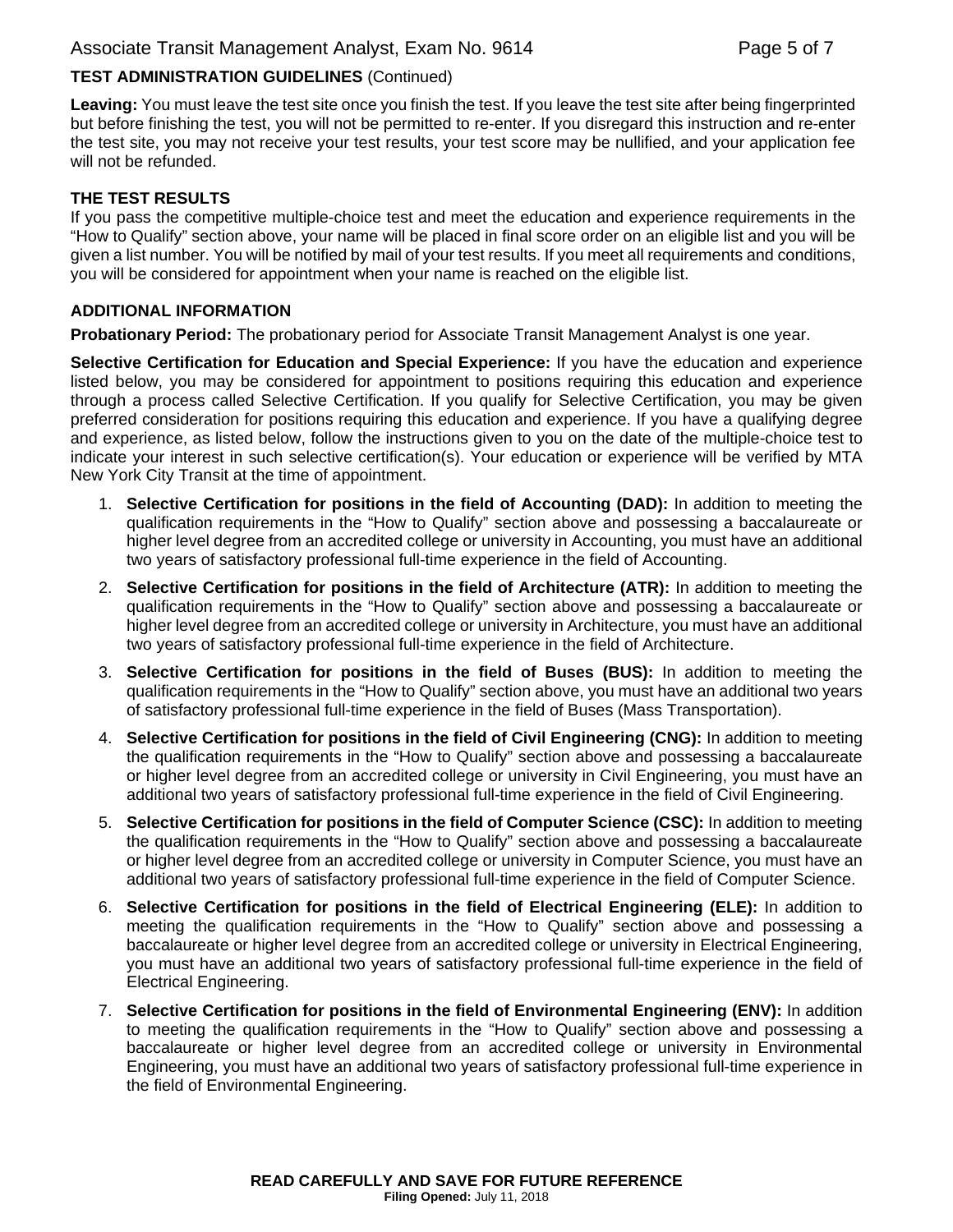#### **ADDITIONAL INFORMATION** (Continued)

- 8. **Selective Certification for positions in the field of Finance (FNC):** In addition to meeting the qualification requirements in the "How to Qualify" section above and possessing a baccalaureate or higher level degree from an accredited college or university in Finance, you must have an additional two years of satisfactory professional full-time experience in the field of Finance.
- 9. **Selective Certification for positions in the field of Human Resources Management (HRM):** In addition to meeting the qualification requirements in the "How to Qualify" section above and possessing a baccalaureate or higher level degree from an accredited college or university in Human Resources Management, you must have an additional two years of satisfactory professional full-time experience in the field of Human Resources Management.
- 10. **Selective Certification for positions in the field of Industrial Psychology (PIN):** In addition to meeting the qualification requirements in the "How to Qualify" section above and possessing a baccalaureate or higher level degree from an accredited college or university in Industrial Psychology, you must have an additional two years of satisfactory professional full-time experience in the field of Industrial Psychology.
- 11. **Selective Certification for positions in the field of Labor Relations (LBR):** In addition to meeting the qualification requirements in the "How to Qualify" section above and possessing a baccalaureate or higher level degree from an accredited college or university in Labor Relations, you must have an additional two years of satisfactory professional full-time experience in the field of Labor Relations.
- 12. **Selective Certification for positions in the field of Mechanical Engineering (MLE):** In addition to meeting the qualification requirements in the "How to Qualify" section above and possessing a baccalaureate or higher level degree from an accredited college or university in Mechanical Engineering, you must have an additional two years of satisfactory professional full-time experience in the field of Mechanical Engineering.
- 13. **Selective Certification for positions in the field of Security Management (SEM):** In addition to meeting the qualification requirements in the "How to Qualify" section above and possessing a baccalaureate or higher level degree from an accredited college or university in Security Management, you must have an additional two years of satisfactory professional full-time experience in the field of Security Management.
- 14. **Selective Certification for positions in the field of Subways and Railroad (SUB):** In addition to meeting the qualification requirements in the "How to Qualify" section above, you must have an additional two years of satisfactory professional full-time experience in the field of Subways and Railroad (Mass Transportation).
- 15. **Selective Certification for positions in the field of Urban Planning (URP):** In addition to meeting the qualification requirements in the "How to Qualify" section above and possessing a baccalaureate or higher level degree from an accredited college or university in Urban Planning, you must have an additional two years of satisfactory professional full-time experience in the field of Urban Planning.

The above Selective Certification requirements may be met at any time during the duration of the list. If you meet this requirement at some future date, please submit a request by mail to the address in the correspondence section below. Please include the examination title and number, your social security number, and the Selective Certification you are requesting in your correspondence.

**Promotion Examination:** A promotion examination for this title is being held for eligible MTA New York City Transit employees. The names appearing on the promotion list will be considered first in filling vacancies with MTA New York City Transit.

**Special Test Accommodations:** If you plan to request special testing accommodations due to disability or an alternate test date due to your religious belief, follow the instructions included with your *Application* and mail your request to the address found in the "Correspondence" section" below no later than 30 days prior to the first scheduled test date.